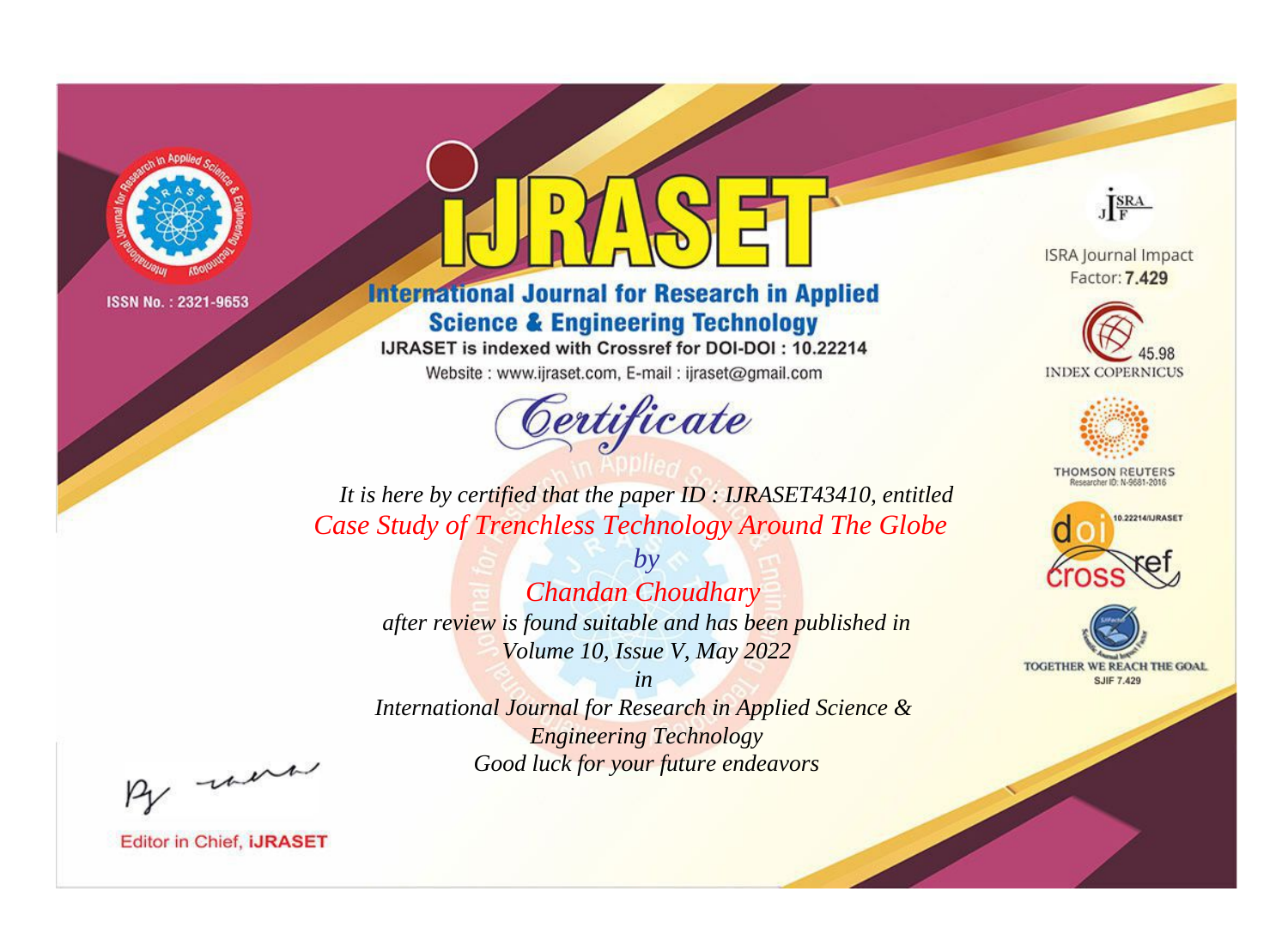

# **International Journal for Research in Applied Science & Engineering Technology**

IJRASET is indexed with Crossref for DOI-DOI: 10.22214

Website: www.ijraset.com, E-mail: ijraset@gmail.com



JERA

**ISRA Journal Impact** Factor: 7.429





**THOMSON REUTERS** 



TOGETHER WE REACH THE GOAL **SJIF 7.429** 

*It is here by certified that the paper ID : IJRASET43410, entitled Case Study of Trenchless Technology Around The Globe*

*by Sankalp Bulkunde after review is found suitable and has been published in Volume 10, Issue V, May 2022*

*in* 

*International Journal for Research in Applied Science & Engineering Technology Good luck for your future endeavors*

By morn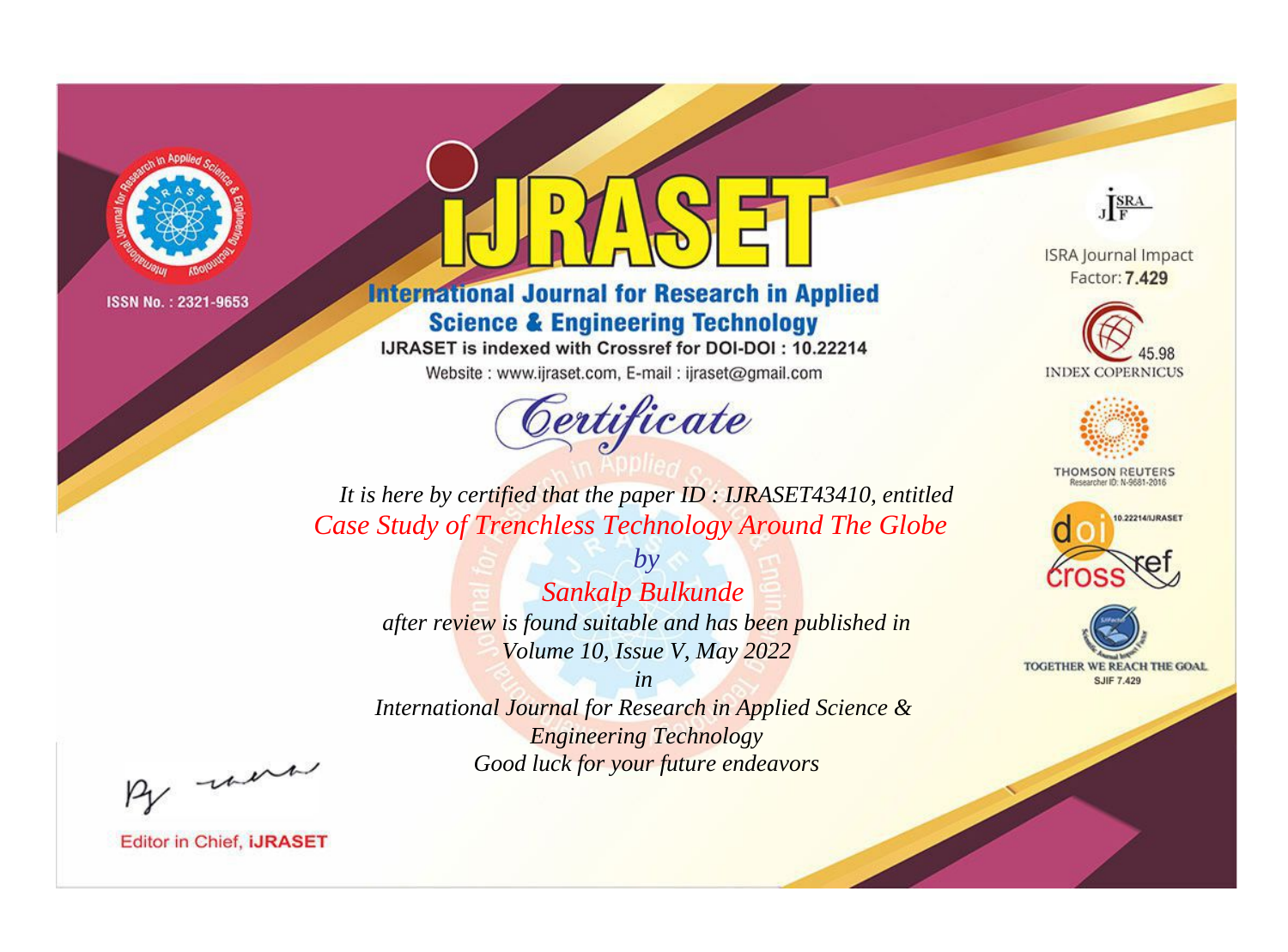

# **International Journal for Research in Applied Science & Engineering Technology**

IJRASET is indexed with Crossref for DOI-DOI: 10.22214

Website: www.ijraset.com, E-mail: ijraset@gmail.com



JERA

**ISRA Journal Impact** Factor: 7.429





**THOMSON REUTERS** 



TOGETHER WE REACH THE GOAL **SJIF 7.429** 

*It is here by certified that the paper ID : IJRASET43410, entitled Case Study of Trenchless Technology Around The Globe*

*by Ganesh Shinde after review is found suitable and has been published in Volume 10, Issue V, May 2022*

*in* 

*International Journal for Research in Applied Science & Engineering Technology Good luck for your future endeavors*

By morn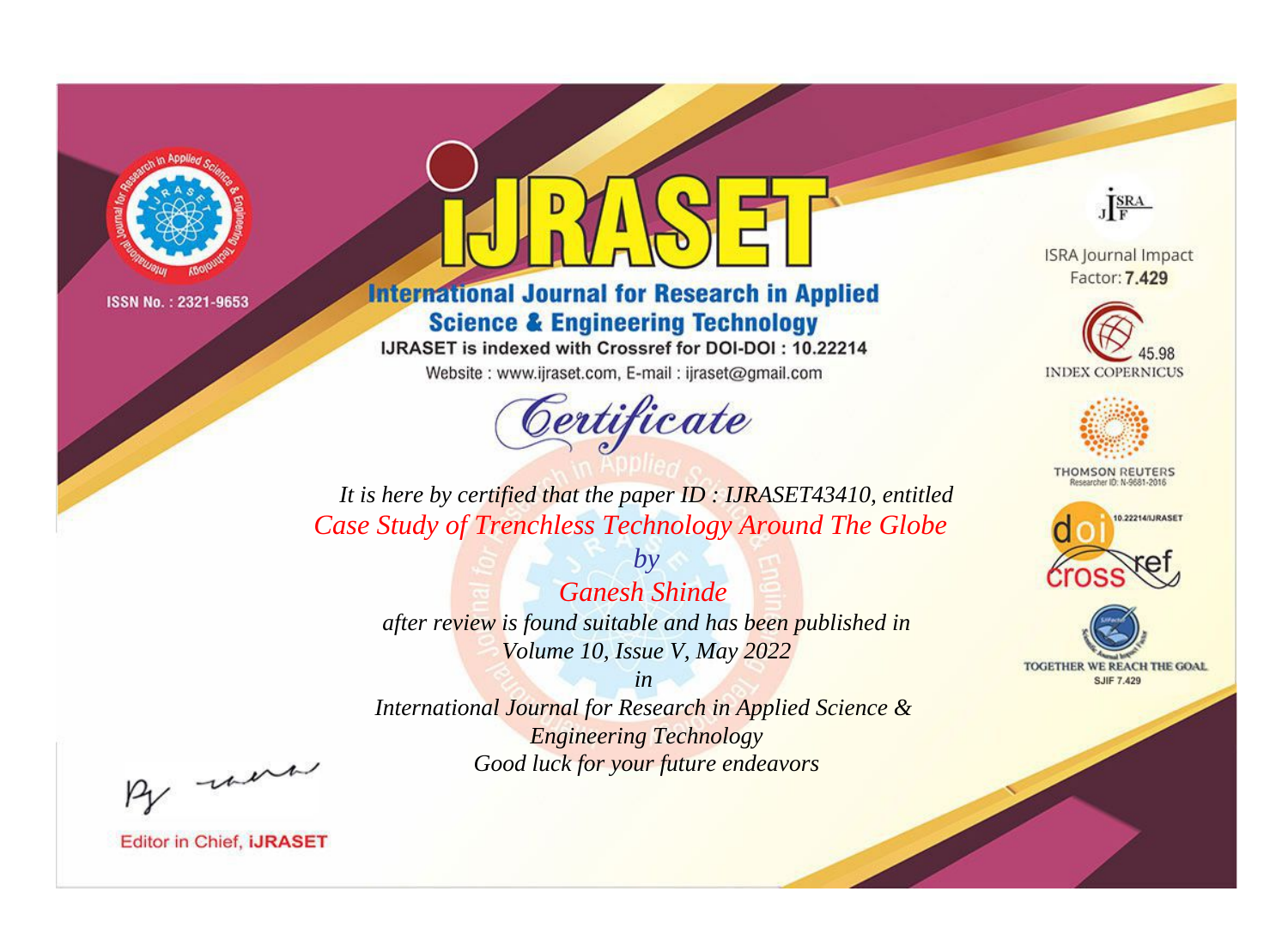

# **International Journal for Research in Applied Science & Engineering Technology**

IJRASET is indexed with Crossref for DOI-DOI: 10.22214

Website: www.ijraset.com, E-mail: ijraset@gmail.com



JERA

**ISRA Journal Impact** Factor: 7.429





**THOMSON REUTERS** 



TOGETHER WE REACH THE GOAL **SJIF 7.429** 

*It is here by certified that the paper ID : IJRASET43410, entitled Case Study of Trenchless Technology Around The Globe*

*by Akshay Kadve after review is found suitable and has been published in Volume 10, Issue V, May 2022*

*in* 

*International Journal for Research in Applied Science & Engineering Technology Good luck for your future endeavors*

By morn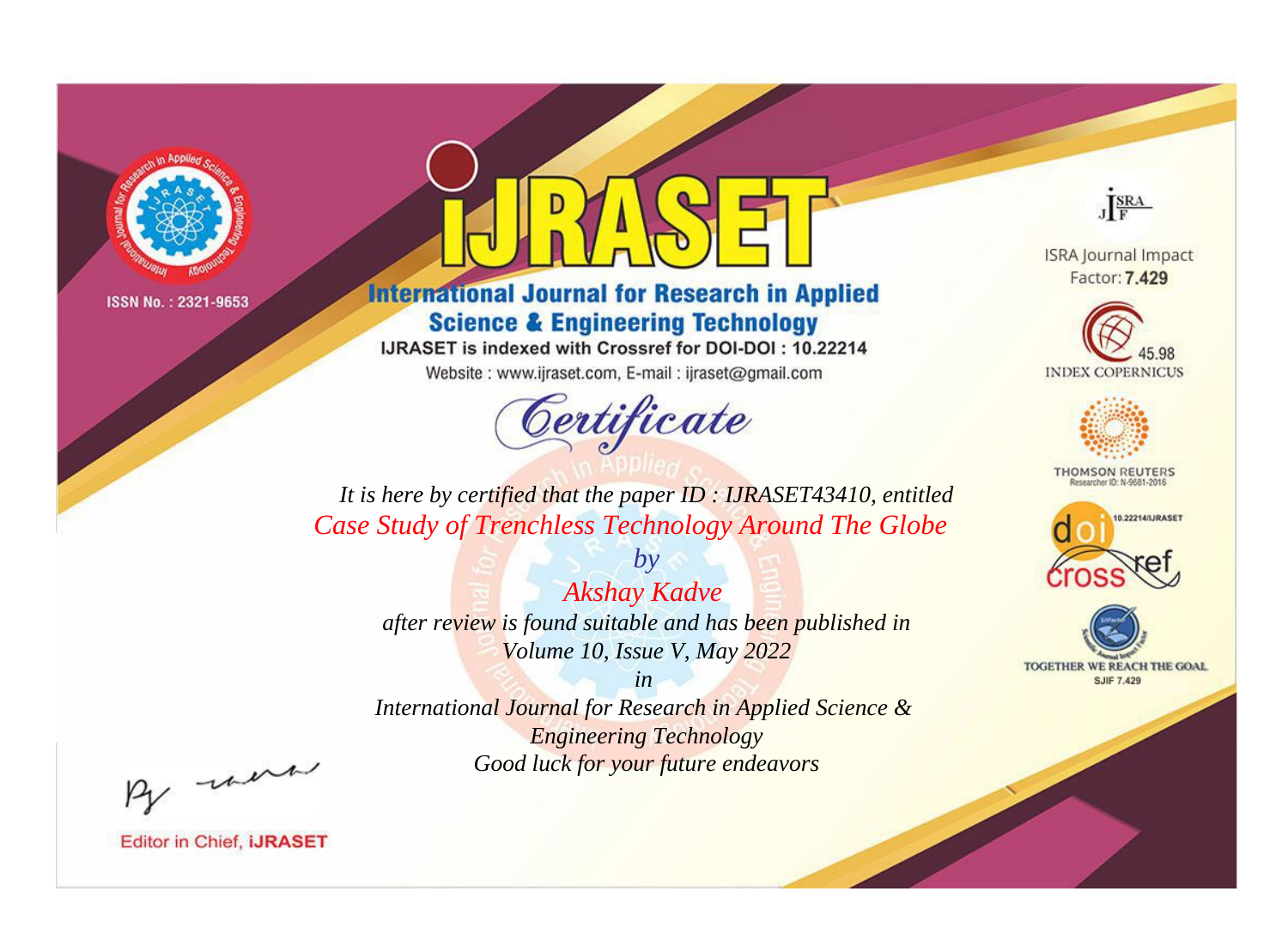

# **International Journal for Research in Applied Science & Engineering Technology**

IJRASET is indexed with Crossref for DOI-DOI: 10.22214

Website: www.ijraset.com, E-mail: ijraset@gmail.com



JERA

**ISRA Journal Impact** Factor: 7.429





**THOMSON REUTERS** 



TOGETHER WE REACH THE GOAL **SJIF 7.429** 

*It is here by certified that the paper ID : IJRASET43410, entitled Case Study of Trenchless Technology Around The Globe*

*by Hrithik Gaikwad after review is found suitable and has been published in Volume 10, Issue V, May 2022*

*in* 

*International Journal for Research in Applied Science & Engineering Technology Good luck for your future endeavors*

By morn